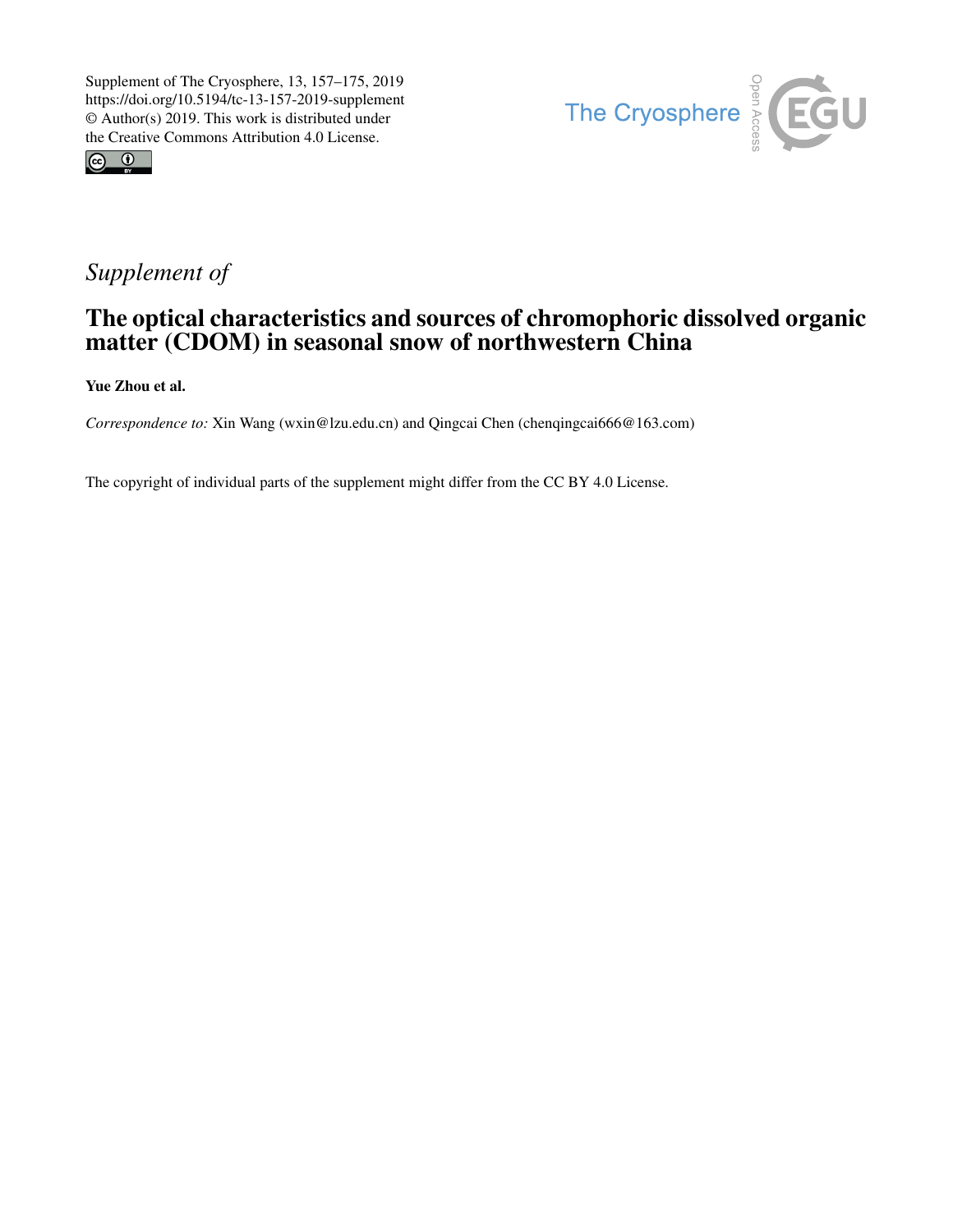#### **S1 Brief descriptions of some terms in PARAFAC method**

#### **S1.1 Components and excitation/emission loadings**

To explain the terms "component" and "loading", we should go back to the theory of this method. PARAFAC decomposes a three-way dataset into a set of trilinear terms and a residual array:

$$
x_{ijk} = \sum_{f=1}^{F} a_{if} b_{jf} c_{kf} + \varepsilon_{ijk},
$$
  
\n $i = 1, ..., I; j = 1, ..., J; k = 1, ..., K.$  (S1)

In Eq. (S1), *x* is the original data set, *i* is the sample number, *j* and *k* are the excitation and emission wavelengths; *f* corresponds to the fluorescent component,  $\varepsilon$  is the residual containing noise and other unmodeled variations. Parameters *a*, *b,* and *c* represent the concentration, emission and excitation spectra of each fluorophore, respectively, and comprise each "component" as shown in Fig. 4. The "loadings" appeared in Fig. S2 are the values of *b* and *c* calculated from the model, these two parameters show the basic information of fluorescent components. Details can be found in Stedmon and Bro (2008).

### $S1.2$   $F_{\text{max}}$

*F*max represents the max fluorescence intensity of each component, which is calculated by parameters *a*, *b*, and *c* in Eq. (S1) and with the same unit of the original EEM.  $F_{\text{max}}$ is proportional to the concentration of corresponding composition. However, the intensity of fluorescence does not only dependent on the concentration, but also the molar absorptivity and fluorescence quantum efficiency. In other words, if species A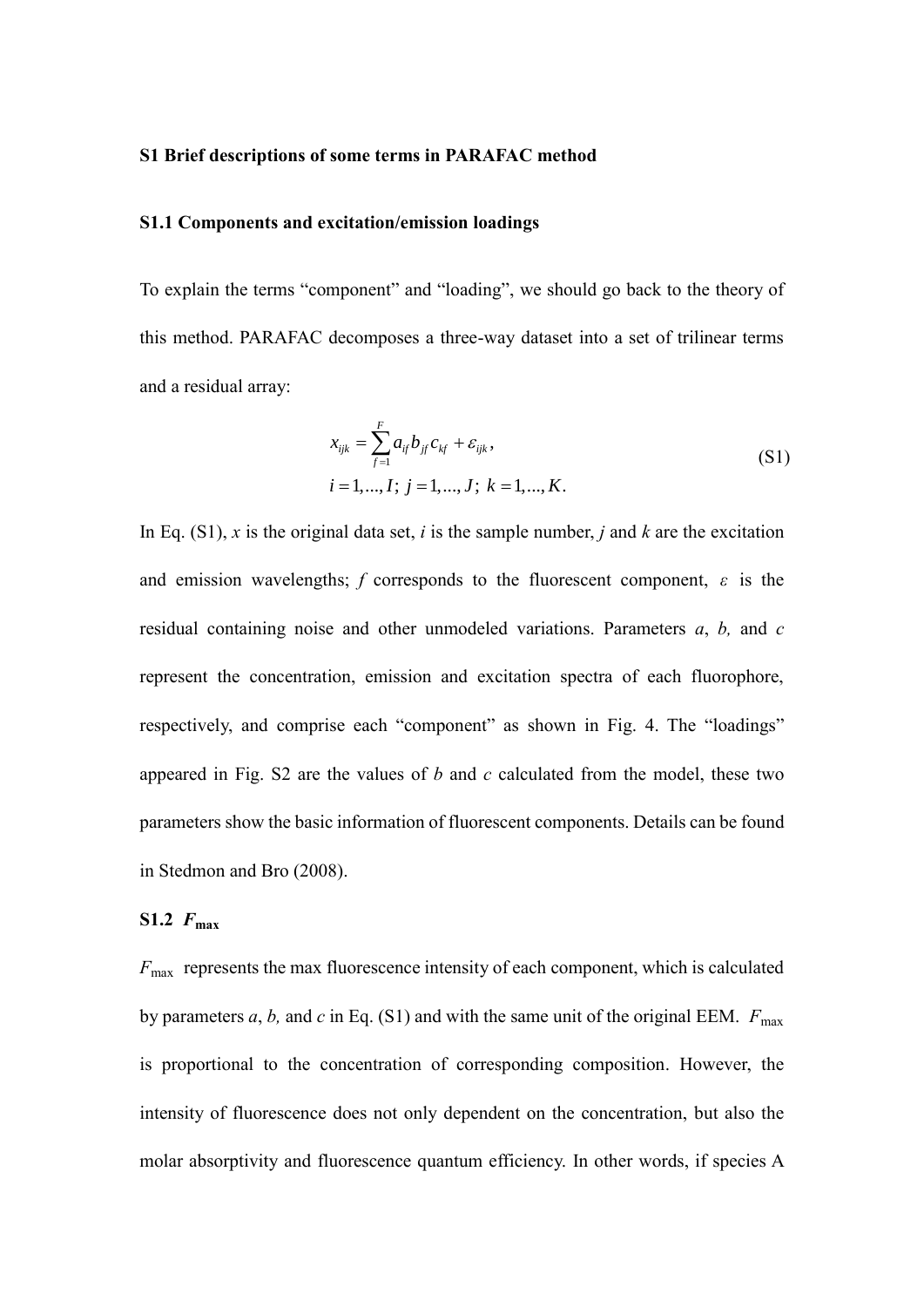has higher  $F_{\text{max}}$  than species B, we cannot conclude that A is more abundant than B. If certain PARAFAC component can be identified as any known chemical species, then quantification can be performed. Nonetheless, the changes of  $F_{\text{max}}$  for a certain component and the ratios between components can be used to investigate the differences among samples qualitatively and quantitively. Details can be seen in Stedmon and Bro (2008) and Murphy et al. (2013).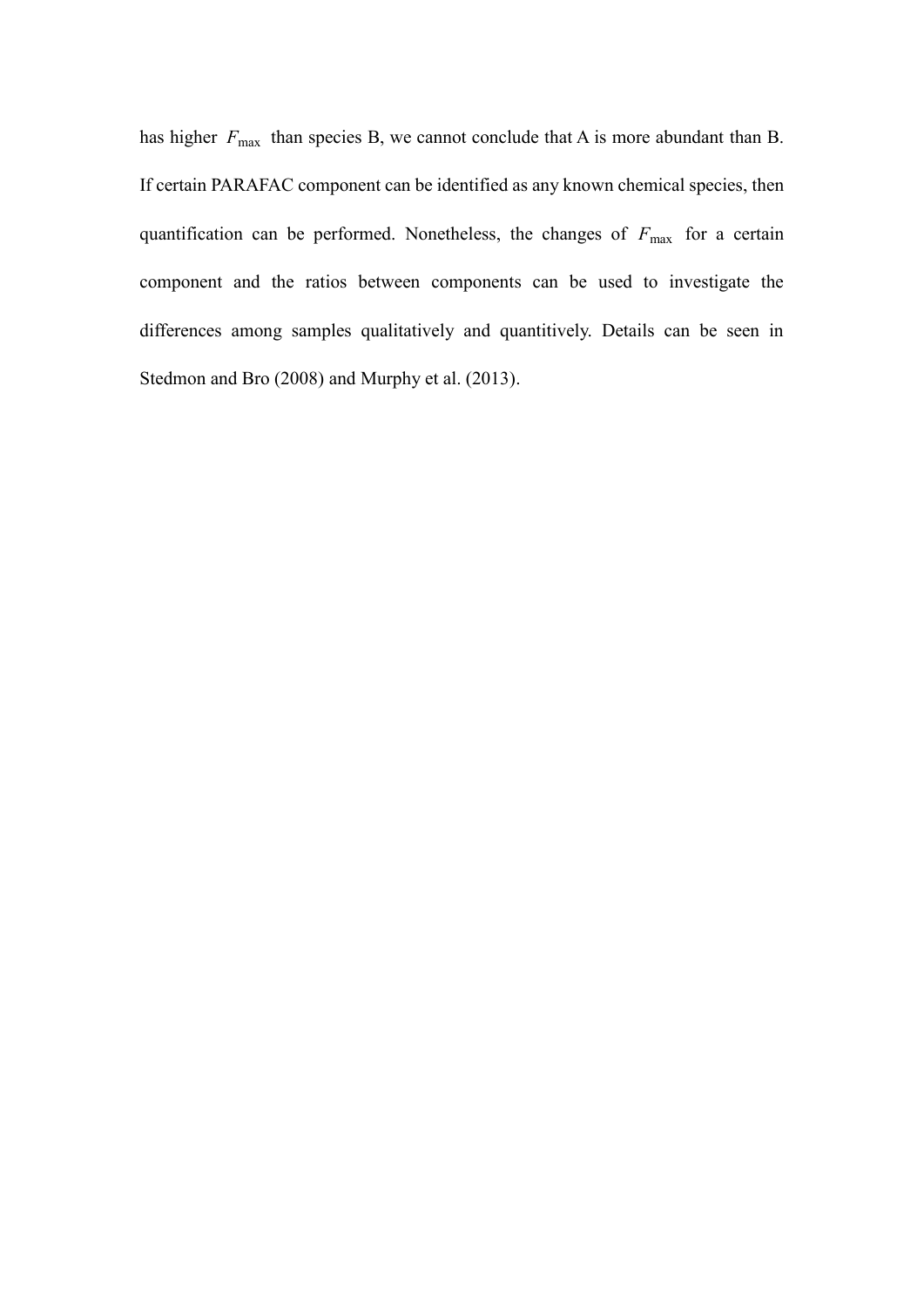

**Figure S1.** Residual analysis of 2- to 7-component PARAFAC models for (**a**) excitation

wavelength and (**b**) emission wavelength.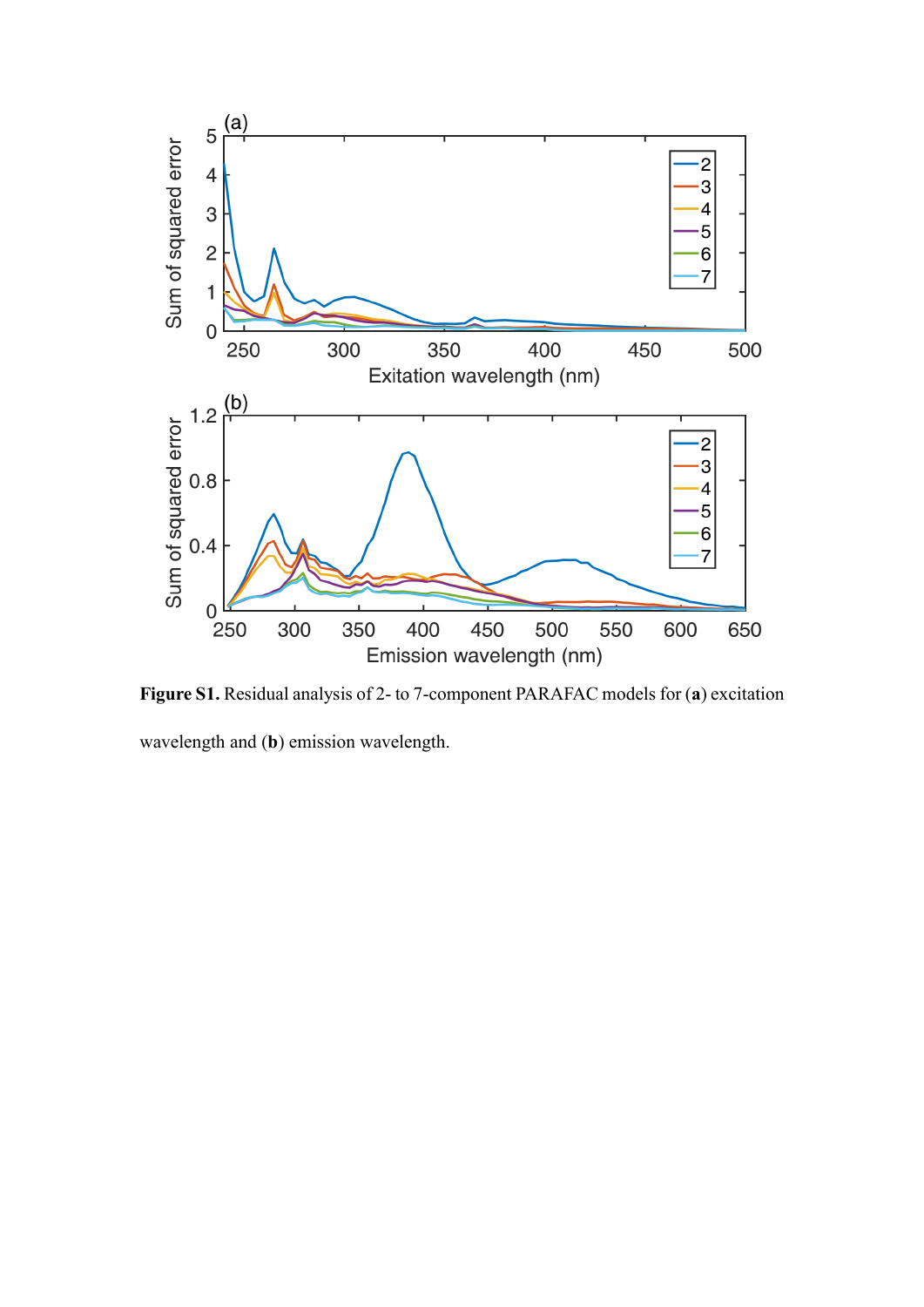

**Figure S2.** Split half analysis of 3-component PARAFAC model with the split style of S4C4T2. The dashed lines indicate the excitation loadings and the solid lines indicate the emission loadings. The results of different splits and the overall dataset are in different colors as shown in the legend.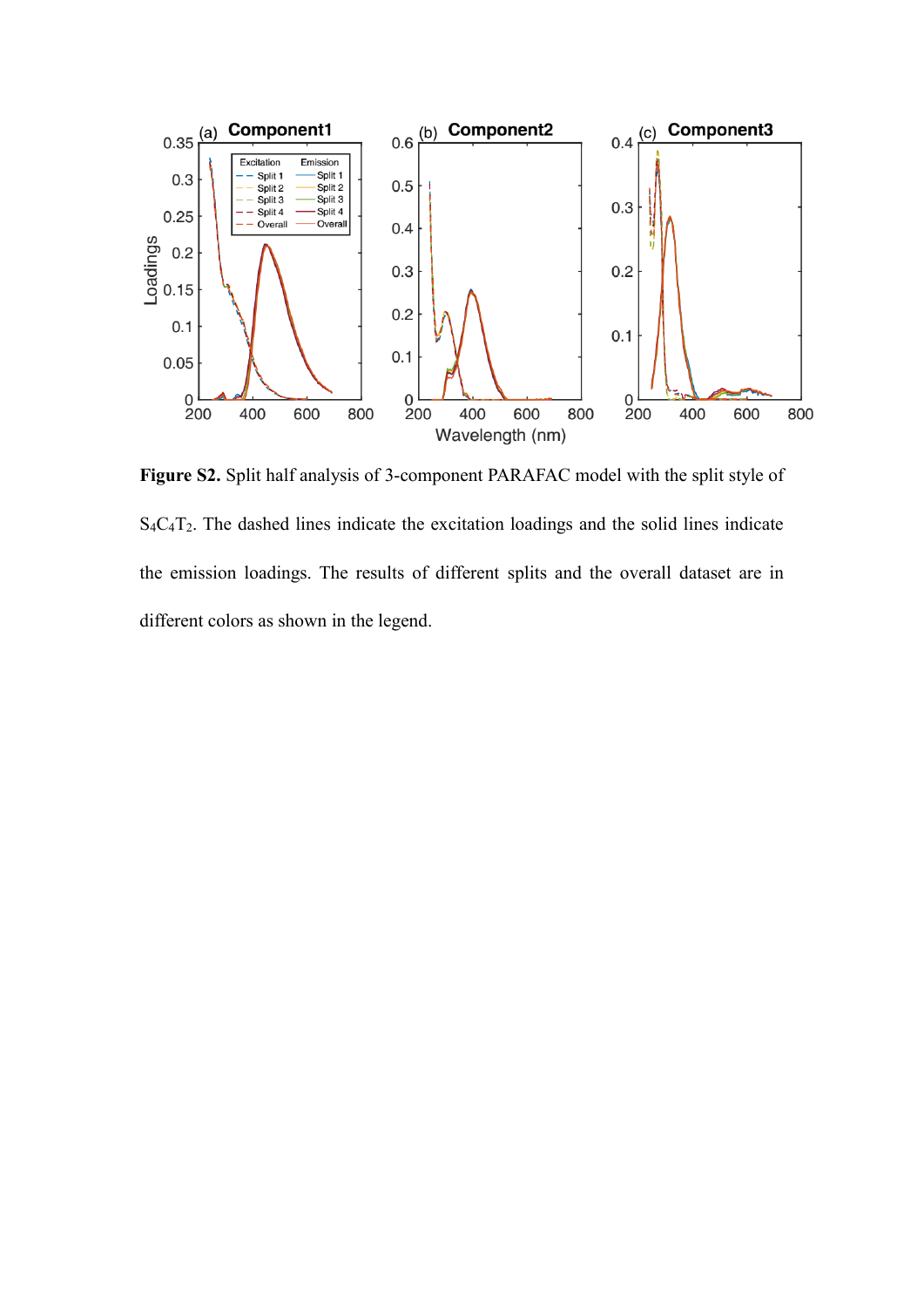

**Figure S3.** Pictures of lichens growing on rocks near sites (**a**) 54 and (**b**) 82.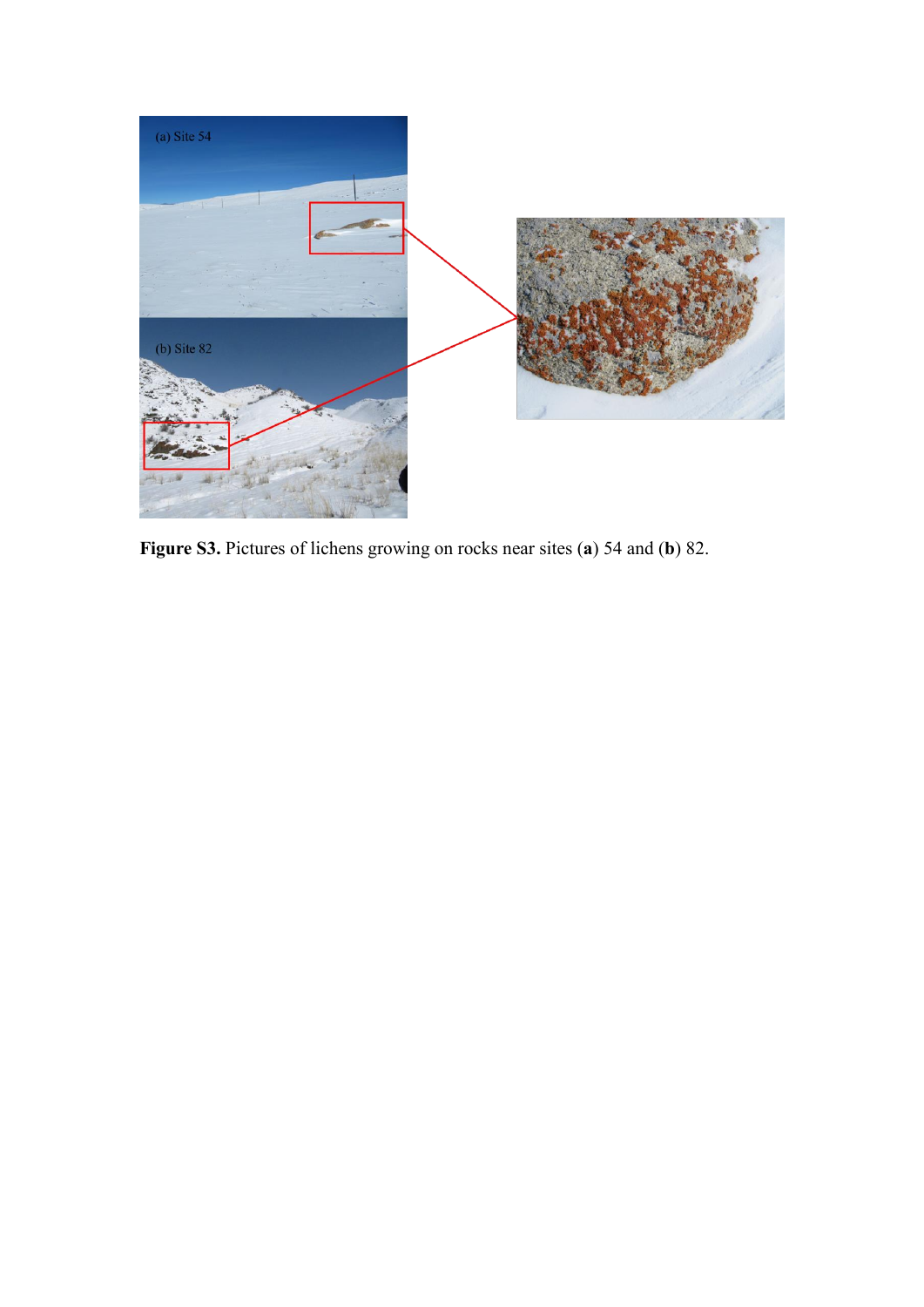

**Figure S4.** (**a–d**) The results of cluster analysis, and (**e–h**) the averages of %C1-%C3

in each cluster.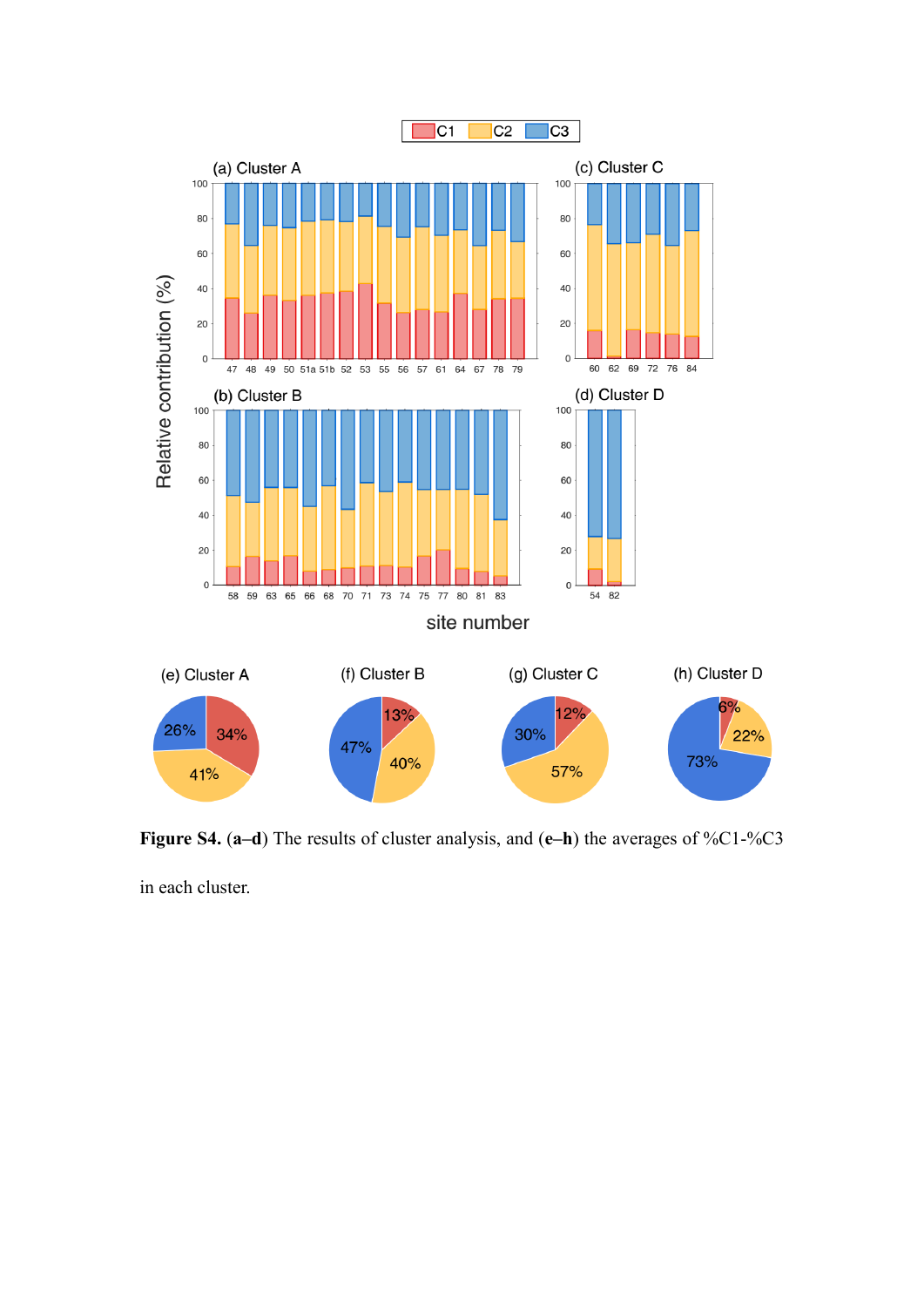

**Figure S5.** The relationships between  $a_{CDOM}(280)$  and the intensities of (a) C1, (b) C2, and (**c**) C3.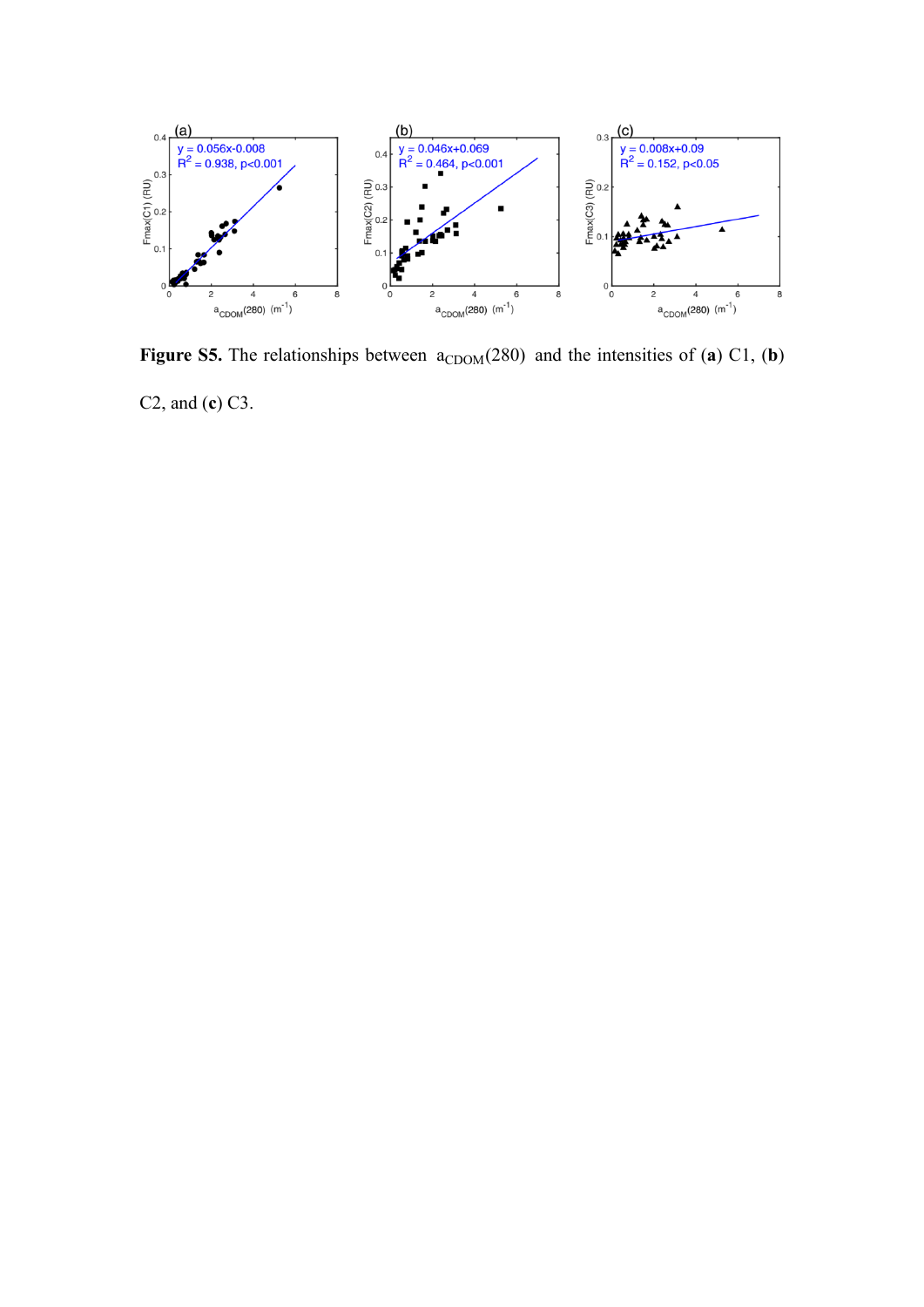![](_page_8_Figure_0.jpeg)

Figure S6. Mass ratios of Cl<sup>-</sup> and Na<sup>+</sup> for the surface snow samples in each region.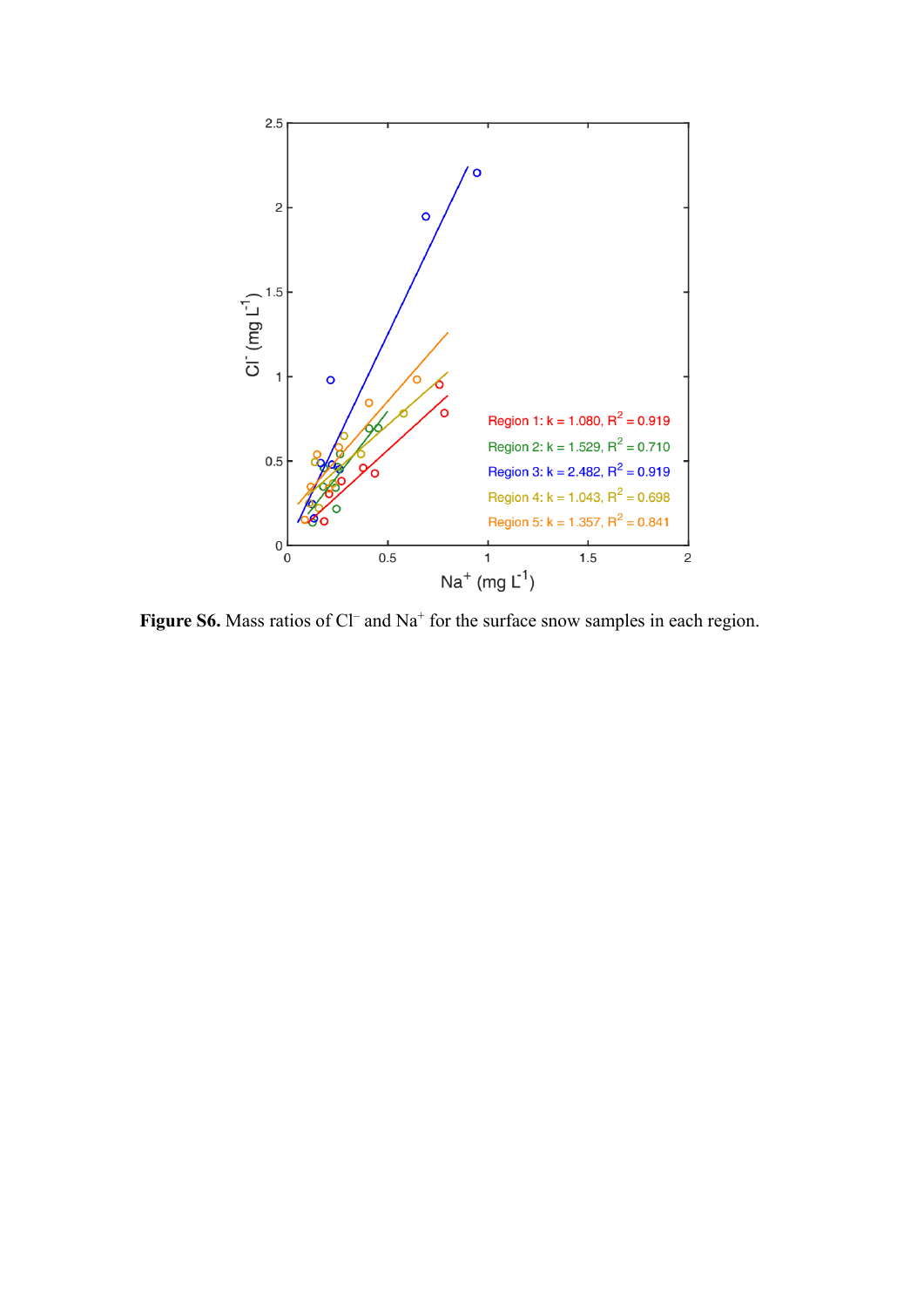![](_page_9_Figure_0.jpeg)

**Figure S7.** The relationships between particulate absorption of ILAPs ( $C_{BC}^{max}$ ) and  $a_{\text{CDOM}}(280)$  in regions 1–5. Note that the dominant sources of  $C_{\text{BC}}^{\text{max}}$  in each region are also presented, which were derived from Table 5 in Pu et al. (2017).